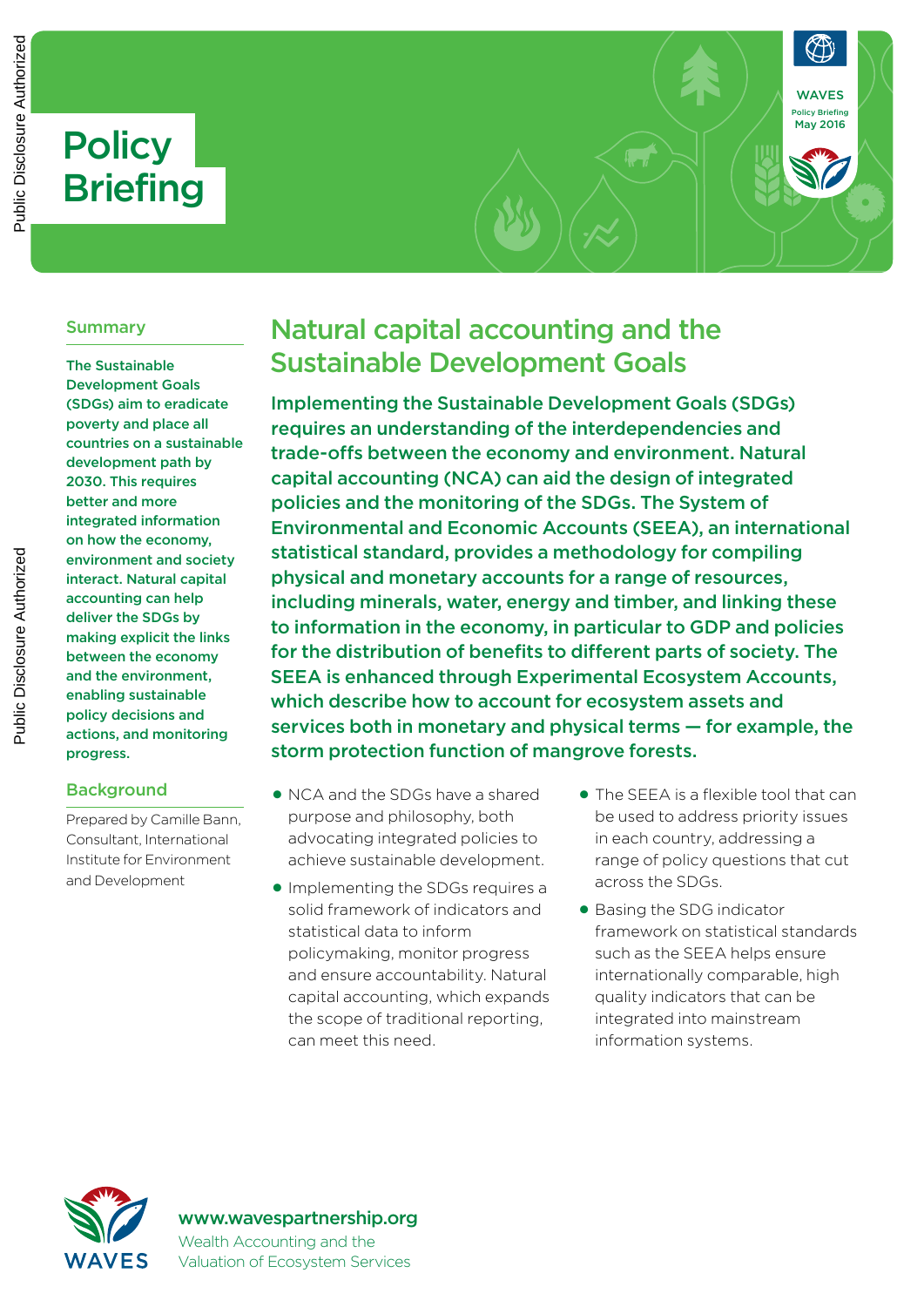## The Sustainable Development Goals

The Sustainable Development Goals (SDGs) came into force at the start of 2016. They build on the Millennium Development Goals (MDGs) and articulate a new global development agenda to eradicate poverty and shift the world onto a sustainable development path by 2030. The SDGs are comprehensive, including goals on poverty reduction, education, health, the environment, inequalities, and peaceful and inclusive societies. Integrated development is at the heart of the 2030 development agenda. The 17 SDGs and their 169 targets are designed as a web of inter-relationships and dependencies, where progress

towards one goal can enhance progress in others.<sup>1</sup> They reflect a shift in global policy from a predominantly economic focus to one that holistically addresses the economic, social and environmental dimensions of sustainable development.

While only one of the MDGs was explicitly environmental (MDG7), the SDGs put the environment on a par with economic and social concerns. The environment cuts across all the SDGs and is directly reflected in seven goals. Implementing the SDGs requires an understanding of the interdependencies between the economy and environment, including the impact the economy has on the long-term health of natural systems.



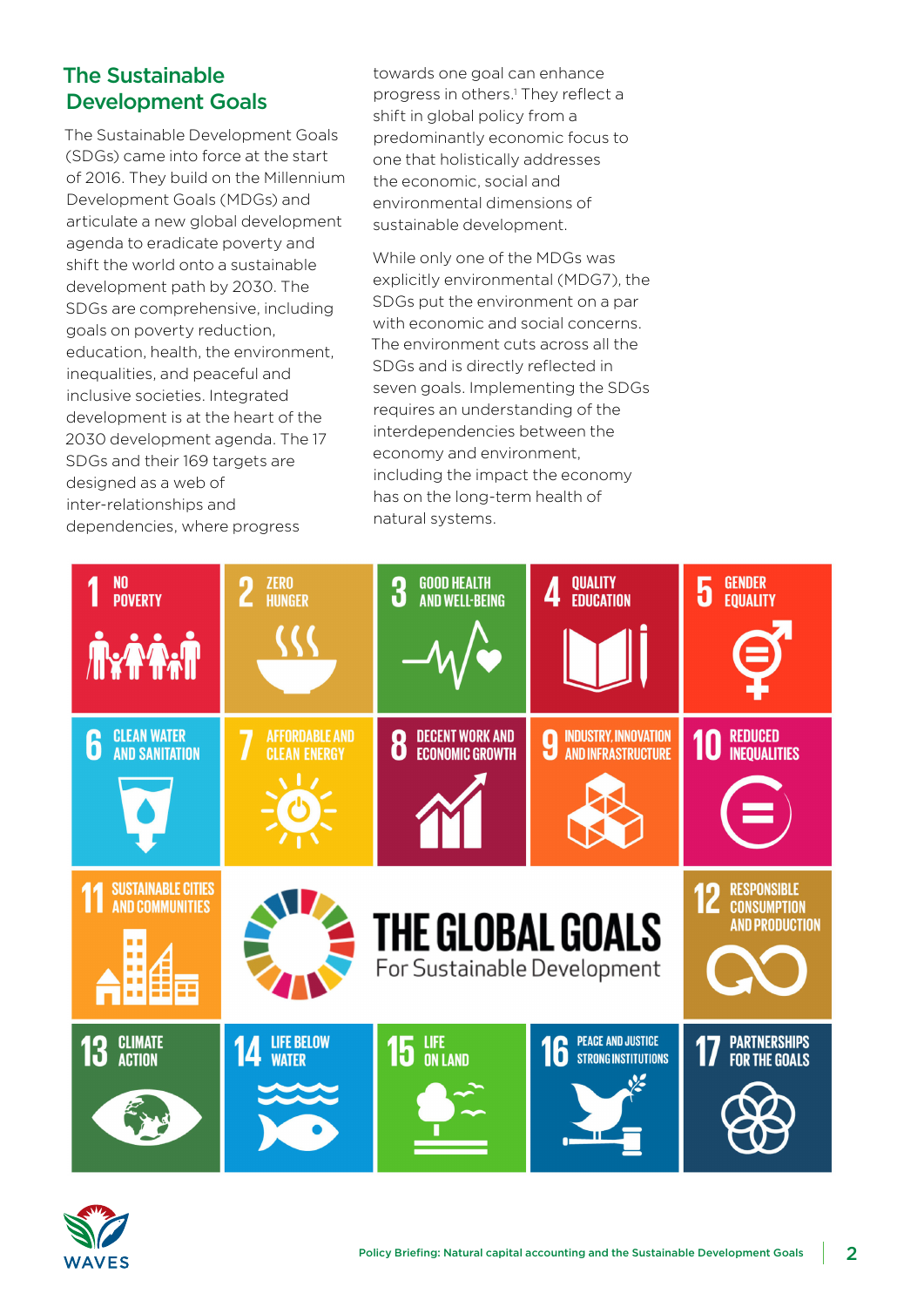#### NCA as a framework for the SDGs

Natural capital accounting (NCA) and the SDGs are highly compatible, with a shared purpose and philosophy. While the SDGs provide a policy framework, NCA provides the necessary data to move towards sustainable development. Both recognize that integrated policies, based on a better understanding of the multi-sectoral interactions and trade-offs between the different dimensions of sustainability (economic, environment and social) and the distribution of benefits within society, are crucial.

For policymakers to be able to make decisions which take into account the impacts of policies on different sectors, they require integrated information on the environment and its relationship with the economy and society. Such a joined-up approach to development calls for an improved information system. The System of Environmental and Economic Accounts (SEEA), can be a step towards fulfilling this need, providing an internationally recognized and consistent framework (including definitions, classifications, accounting concepts and methods) for accounting for natural capital. The SEEA measures the many facets of the environment and economy in a coherent and integrated way. It looks not only at the use of the environment but how that use benefits or disadvantages different parts of society.

The High Level Panel of Eminent Persons on the Post-2015 Development Agenda called for a 'data revolution' to provide better, faster, more accessible and more disaggregated data. 2 The aim is for national statistical systems to produce integrated statistics based on a common statistical framework and process. The SEEA represents an important step in this process.

The SEEA presents a historic opportunity to transform the national and global statistical systems through the adoption of common statistical frameworks, along with a standards-based modernisation of statistical production processes. The upshot of this transformation will be improved data quality, coordination, integration and alignment of various monitoring and reporting.3

### NCA supporting delivery of the SDGs

NCA can support delivery of the SDGs by ensuring that natural resources are included in planning and implementation at the national, sectoral and business levels.

The role of NCA in delivering the SDGs is recognized in the SDG targets. SDG target 15.9 calls for ecosystem and biodiversity values to be integrated into national and local planning, development process, poverty reduction strategies and accounts.

*While the SDGs provide a policy framework, natural capital accounting provides the necessary data to move towards sustainable development.*

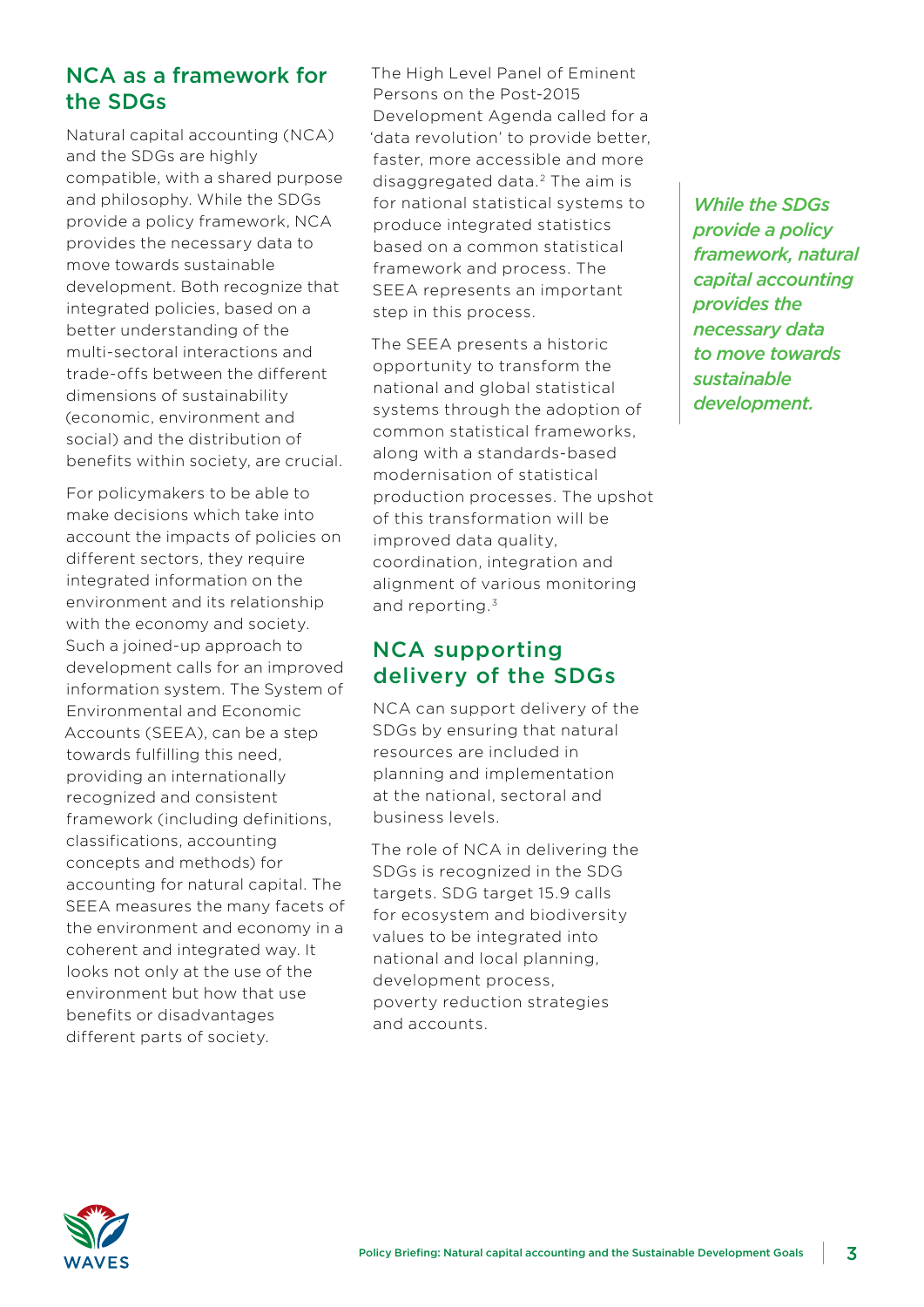For example, land accounts can help countries assess the value of competing land uses and identify the best ways to promote sustainable land use (SDG15). A fisheries account could inform the conservation and sustainable use of the oceans and marine resources (SDG14) by assessing the value of stocks over time, alternative management practices and employment opportunities.

Accounts detailing the costs and subsidies required for environmental protection can highlight sources for sustainable conservation financing.

## SDG6 and water accounts

The SDG on water (SDG6) includes six targets addressing specific components of water policy such as access to safe water, efficient water allocation and water quality (Table 1). National water statistics are typically collected by different ministries and agencies (eg mining, energy, industry and environment).

Water accounts are used as a management tool in many countries to inform a range of policies. In South Africa, for example, they inform climate change policies; in Colombia they are used for water allocation across competing uses; and in the Philippines they inform water pricing. Botswana's accounts provide useful information for taking action against a number of targets under SDG6.

## The SDGs and forest accounts

Forest accounts can inform a number of the SDGs, for example:

| SDG targets by 2030                                                                                                                                            | <b>SEEA water accounts and link to targets</b>                                                                                                                                                                                                                                                                            |
|----------------------------------------------------------------------------------------------------------------------------------------------------------------|---------------------------------------------------------------------------------------------------------------------------------------------------------------------------------------------------------------------------------------------------------------------------------------------------------------------------|
| 6.1. achieve universal and equitable access to safe<br>and affordable drinking water for all                                                                   | <b>Physical Supply and Use Tables</b> (PSUT) bring together data on the<br>volume of water used and discharged back into the environment by<br>the economy (all targets)<br><b>Emission Accounts</b> describe the pressure that the economy puts on<br>the environment in terms of pollutants discharged into water (6.3, |
| 6.2. achieve access to adequate and equitable<br>sanitation and hygiene for all                                                                                |                                                                                                                                                                                                                                                                                                                           |
| 6.3 improve water quality by reducing pollution,<br>eliminating dumping and minimizing release of<br>hazardous chemical and materials                          | $6.4$ and $6.5$ )<br>Asset Accounts measure water stocks in physical terms at the<br>beginning and end of an accounting period (6.3,6.4 and 6.6)                                                                                                                                                                          |
| 6.4 substantially increase water-use efficiency across<br>all sectors and ensure sustainable withdrawals and<br>supply of freshwater to address water scarcity | <b>Economic Accounts</b> provide a range of accounts on the cost of water<br>use and supply as well as financing (all targets)                                                                                                                                                                                            |
| 6.5 implement integrated water resources<br>management                                                                                                         | <b>Experimental Ecosystem Accounts</b> can provide information on water<br>as an ecosystem asset and the related ecosystem service such as water<br>provision, water filtration, tourism and cultural services (6.3,6.5 and 6.6)                                                                                          |
| 6.6 by 2020, protect and restore water-related<br>ecosystems                                                                                                   | <b>Combined presentations</b> link physical information in the PSUT with<br>emissions and monetary information on production (supply) and<br>consumption (use) (all targets)                                                                                                                                              |

**TET Table 1.** SDG 6: ensure availability and sustainable management of water and sanitation for all.

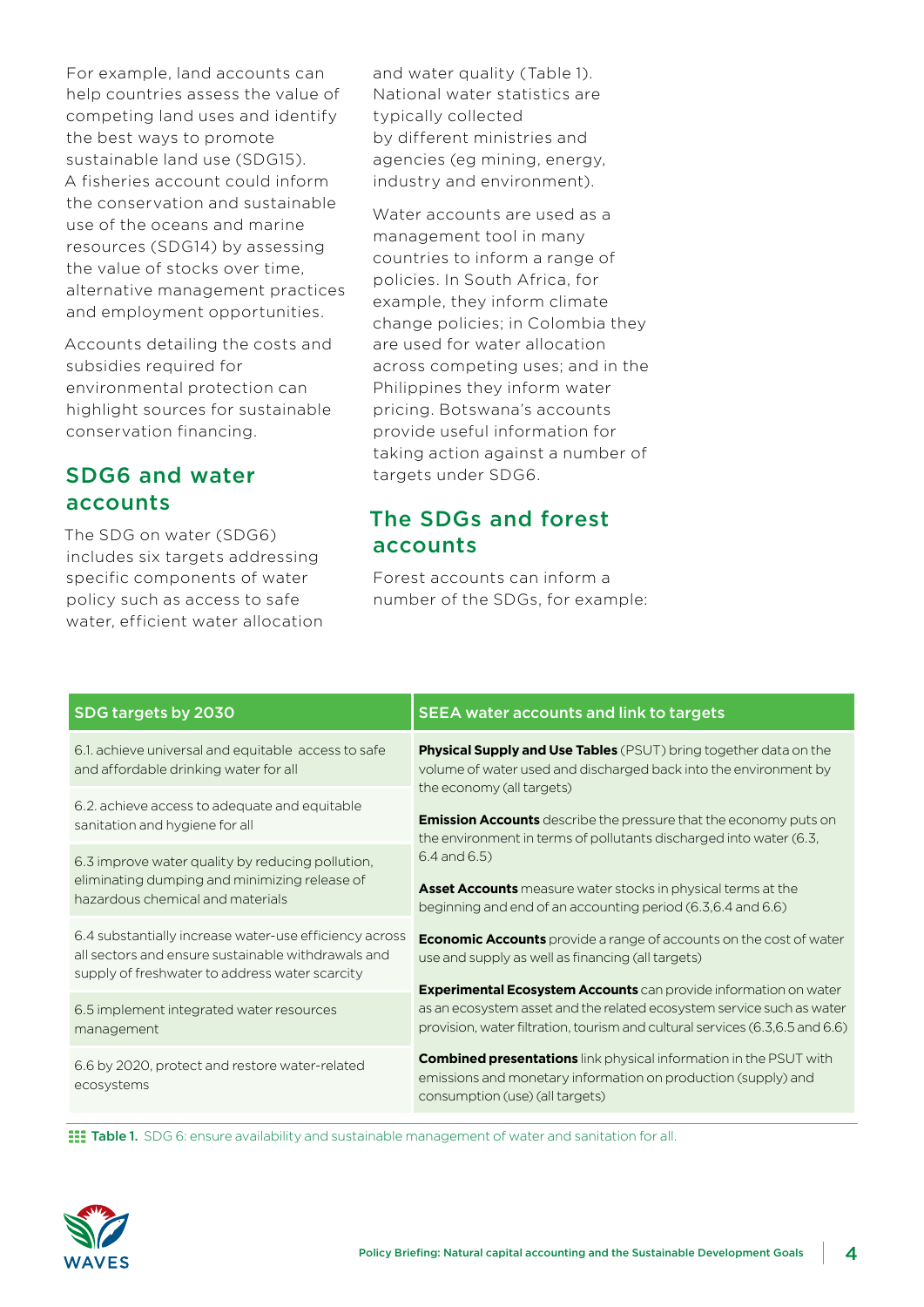- SDG 15.2 By 2020 promote the implementation of sustainable management of all types of forest, halt deforestation, restore degraded forest and substantially increase afforestation and reforestation globally. Forest assets are typically undervalued in national accounts due to the fact that only timber resources are counted, omitting other important forest services such as carbon sequestration and watershed benefits. This deters investment in forest conservation and contributes to forest deterioration and loss worldwide. Accounts that incorporate other uses of the forest, such as non-timber forest products, carbon sequestration and water filtration give a more accurate assessment of the forest's worth. When compiled year after year, forest accounts can show the sustainability of a country's forest, and how the services and benefits of forests are shared in society
- SDG 13.1 Strengthen resilience and adaptive capacity to climatic hazards and natural disaster in all countries. Accounting for the ecosystem services provided by forests, such as water flow regulation (minimizing the impact of flooding downstream), can help build resilience to climate change
- SG 10.1 By 2020, progressively achieve and sustain income growth of the bottom 40 per cent of the population at a rate higher than the national

average. Poor people can be highly dependent on forests for food and fuelwood. Land, forest and ecosystem accounting can be used to help identify the distributional consequences of changes to land use, forest cover and ecosystem function, helping government gauge whether economic growth is inclusive.

## Adopting the SEEA for monitoring progress towards the SDGs

NCA can also support the process of monitoring and reporting progress towards achieving the SDGs. The SEEA and the System of National Accounts (SNA), as statistical frameworks based on a standard set of definitions, classifications and methodologies for integrating information, can provide high quality indicators that are consistent, policy relevant, methodologically sound and practical.

In 2014, the UN Statistical Commission recognized the SEEA as an important statistical framework for the 2030 development agenda and in 2015 requested that the SEEA was reflected in the SDG indicators. To develop a more integrated approach, having access to the underlying statistics that can link the economy and environment is a good first step. Work on the development of SEEA indicators is being led by the Inter-Agency and Expert Group on SDG Indicators.

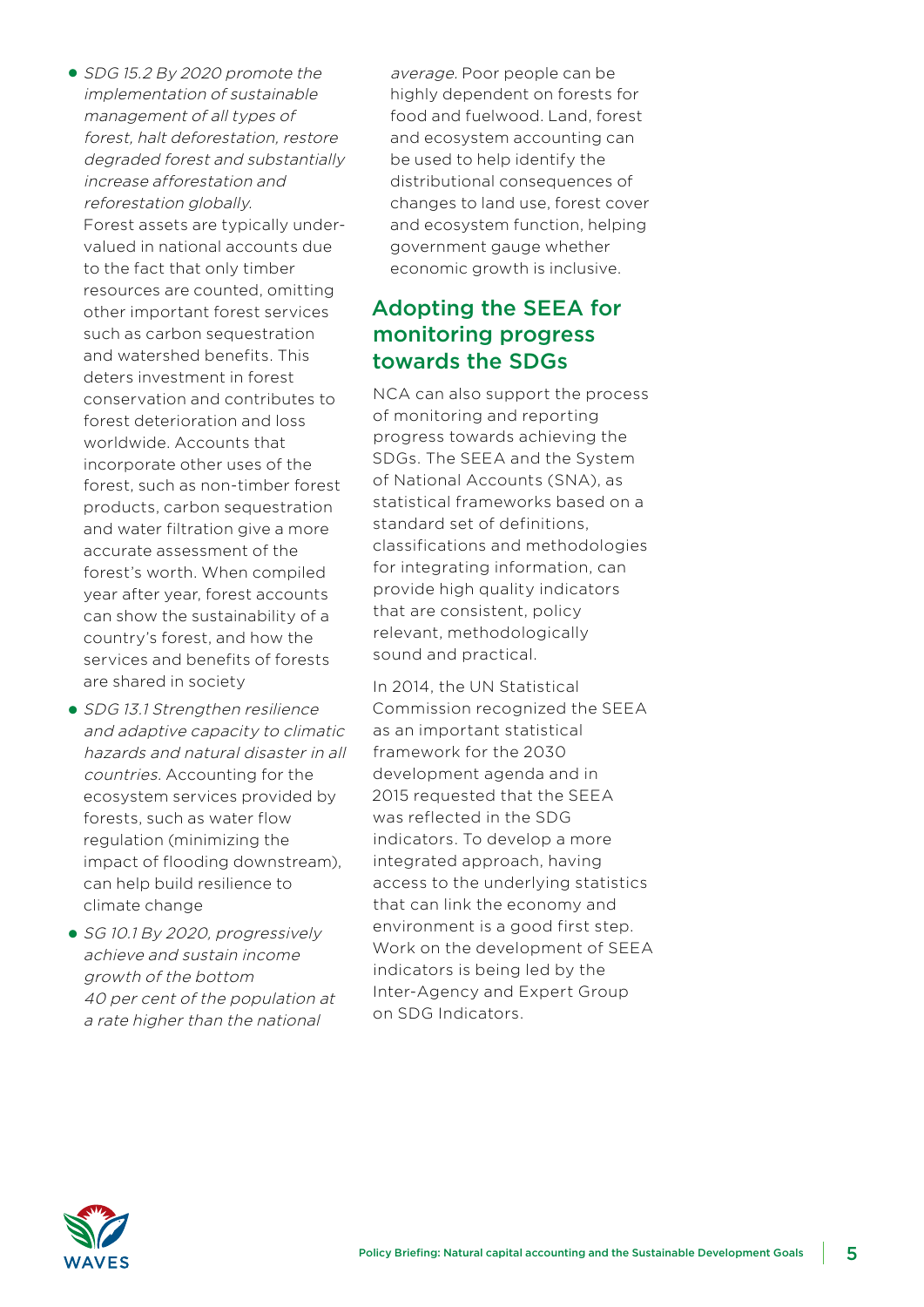Guatemala's forest accounts, published in 2009, make explicit the link between forest resources and economic activities, as well as the cost of losing the country's forests. The accounts reveal:

- $\bullet$  The forest's true contribution to the economy is 2.5 per cent of GDP. not 1 per cent as currently recorded in the national accounts
- While Guatemala's GDP is increasing, the country's forest assets are declining, falling by 47 per cent between 1950 and 2010
- $\bullet$  Households' high dependence on fuelwood  $-64$  per cent of the population relies on fuelwood for their main source of energy.

Data from the accounts were used to model the long-term relationship between deforestation, fuelwood and energy security, leading to a proposal for a new public/private strategy for the sustainable production and efficient use of natural resources, including fuelwood and soils.

The adoption of the SEEA as a tool to guide the development of relevant SDG indicators will help:

- Integrate and streamline the process for producing environmental-economic indicators
- Produce consistent and internationally comparable statistics through the use of an established statistical standard
- Facilitate information sharing between national statistical systems and international reporting initiatives, supporting a sustainable global SDG monitoring mechanism
- Reduce the burden on countries as each request for information is based on consistent definitions and classifications.

## Challenges and way forward

The SDGs call for integrated development, which requires an approach that incorporates environmental, economic and social information and captures

synergies and trade-offs. NCA could provide the conceptual framework to support this. However, realizing an integrated information system based on the SEEA is a significant challenge.

Current policy frameworks and statistics are characterized by 'silo' structures (ie links are not made between different areas). Environmental data are collected by agencies based on their specific policy needs. Diverse methodologies makes data comparison difficult. Often data are not made available to other agencies and a systematic understanding of how natural resource use and environmental degradation have an impact on different parts of society is lacking.

Establishing an integrated system will require a national institutional mechanism to drive integration as well as the sustained commitment by multiple data holding agencies. Key ministries and agencies will need to be strengthened for this to happen.

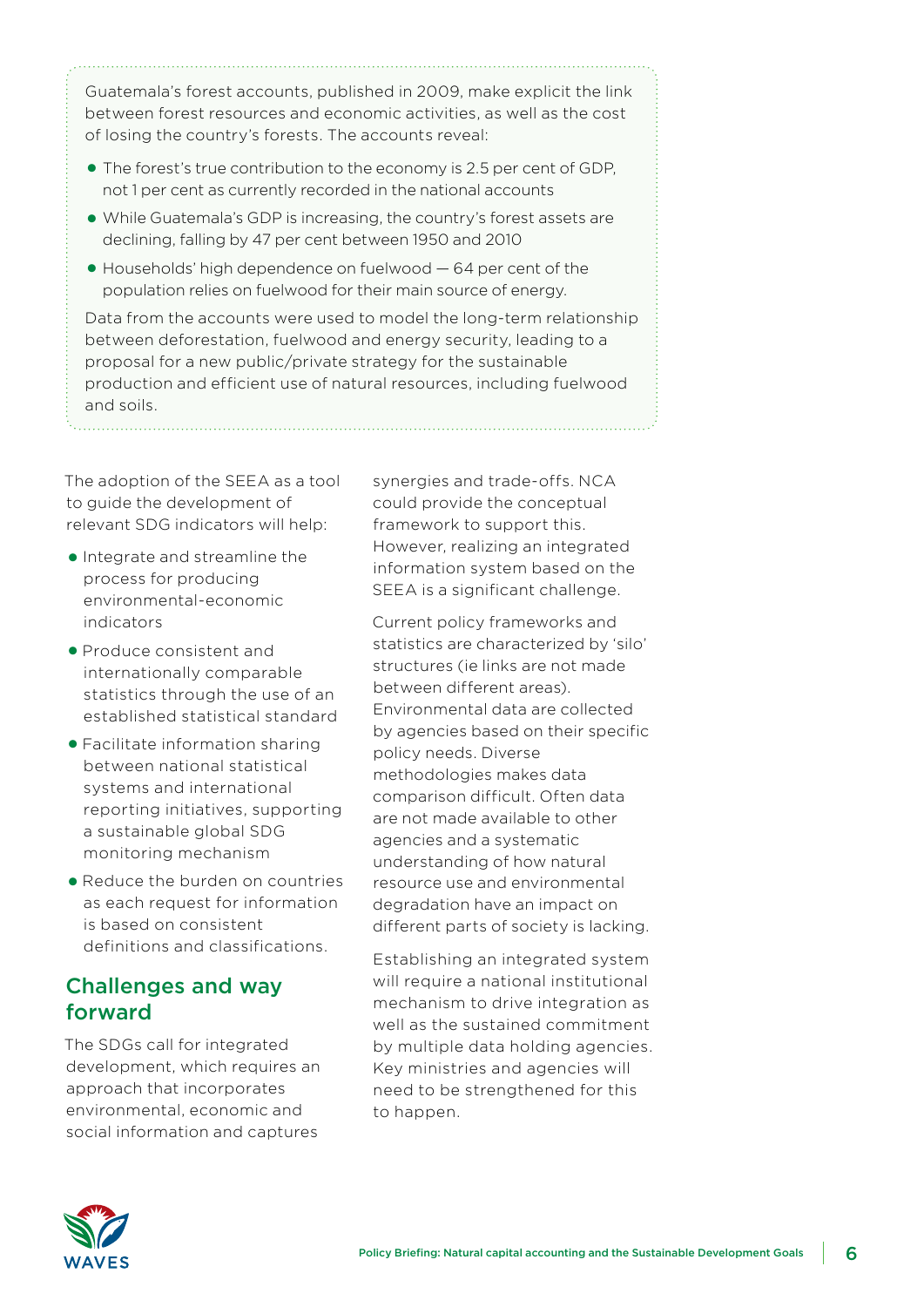#### An example: developing a standards-based indicator system for SDG 6 — clean water and sanitation

The indicators for the SDGs include indicators for reporting at the international level and a range of national and thematic indicators that countries may compile based on capacity and depending on their policy priorities.<sup>3</sup> A list of global indicators for SDG 6 has been submitted to the Inter-Agency and Expert Group on SDG Indicators. Many of these indicators can be directly measured using the SEEA-Water methodology. For example, target 6.3 can be assessed against a SEEA-Aligned Global Indicator related to the percentage of wastewater that undergoes treatment and is informed by the SEEA Water Physical Supply and Use Tables (PSUT) and emission accounts.3

Adopting the SEEA-Water methodology for global reporting on water-related SDG targets promotes methodological consistency across different levels of reporting and between global datasets.



Social and distributional issues are core to the SDGs, and while the SEEA does capture some social aspects alongside environment-economy data, the SEEA and SNA can foremost be used to show the distribution of benefits and damages having an impact on different parts of society. To date, the link with social impacts is a little explored area and further development and adjustment of the SEEA is required to fully reflect these issues at a national and sub-national scale.

To develop an SDG indicator system further, an in-depth analysis will be undertaken for each thematic area to:

- Assess the potential to align global indicators with the SEEA standard
- Assess current data availability and monitoring mechanisms at the global level
- • Develop national capacity to implement the SEEA and further integrate and modernize statistical production processes.3